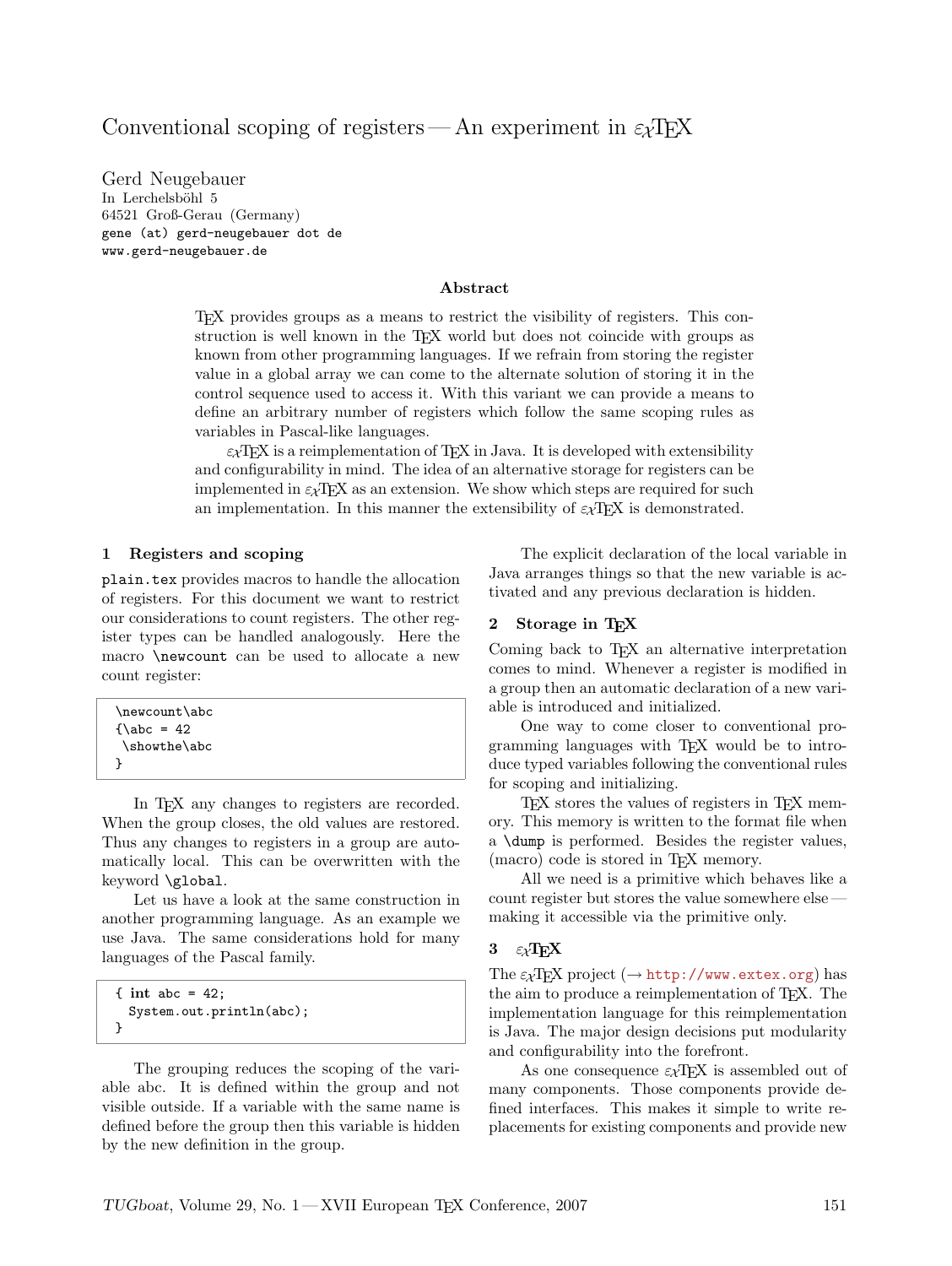components to extend the system. This extensibility makes it easy to experiment to some extent with new ideas. In the following setions we will see one example of such an experiment.

 $\varepsilon_{\chi}$ T<sub>F</sub>X is currently under development. Even though large pieces are in place,  $\varepsilon_{X}T_{E}X$  is not yet ready for production. Any help to get things finished is very welcome. If you are interested in participating in  $\epsilon_X$ TFX development, contact the developers on the developer list, which can be found via the  $\epsilon_X$ TFX web site.

### 4 Writing a new primitive for  $\epsilon_{\chi}T_{E}X$

According to our considerations we want to have a new primitive which behaves like a count register but stores the value within the code and not in the context. In addition we need a primitive \integer to dynamically create such integers. Then we can write the following T<sub>E</sub>X code:

```
{\intercal \abc = 42}\showthe\abc
}
```
First we start with implementing the code for the count-equivalent. This code needs to have several properties to behave like a count register:

• It needs to assign a new value when executed. This means that

\abc=123

works if **\abc** has the meaning of the new primitive.

- It needs to act as an assignment; this means that \afterassignment has to be taken into account. This mean its token is expanded after the assignment has taken place.
- It needs to be advanceable. This means that the following works:

\advance\abc by 123

• It needs to be multiplyable. This means that the following works:

\multiply\abc by 123

• It needs to be divideable. This means that the following works:

\divide\abc by 123

• It needs to provide the count value upon request. This means that the following works:

\count0=\abc

• It needs to provide value for primitives \the and \showthe. This means that the following works:

\showthe\abc

• It needs to expand to the tokens making up its value.

#### 5 Providing a definition

To start with we create a new class. This class lives in a package named extex.tutorial. In addition we use a bunch of imports from  $\epsilon_{\chi}T_{F}X$ . Since the imports are usually filled in by the IDE, we omit them (like the comments which are assumed to be filled in by the reader).<sup>[1](#page-1-0)</sup>

package extex.tutorial;

import org.extex.core.count.Count; // a bunch more imports omitted

Next we declare the class. It is derived from an abstract base class which takes care of the assignment. Each of the properties we want to have is declared with the help of an interface. Advanceable describes that the primitive can be used after the primitive \advance, Divideable describes that the primitive can be used after the primitive \divide and so on. Each of these interfaces contains a single method which needs to be implemented.

| public class IntPrimitive |
|---------------------------|
| extends                   |
| AbstractAssignment        |
| implements                |
| Advanceable,              |
| Divideable,               |
| Multiplyable,             |
| CountConvertible,         |
| Theable,                  |
| ExpandableCode {          |
|                           |

Since we want to store a count value with the code we first create a private field. The data type Count encapsulates a count value. It has the methods to access and manipulate it. In its core it contains a long value to store a number in.

private Count value = new Count(0);

But before we come to implement the interfaces we have to define a constructor. The constructor

<span id="page-1-0"></span><sup>&</sup>lt;sup>1</sup> To be honest, the exact package structure of  $\varepsilon_{\chi}$ TFX is subject to some changes until the final version 1.0 is released.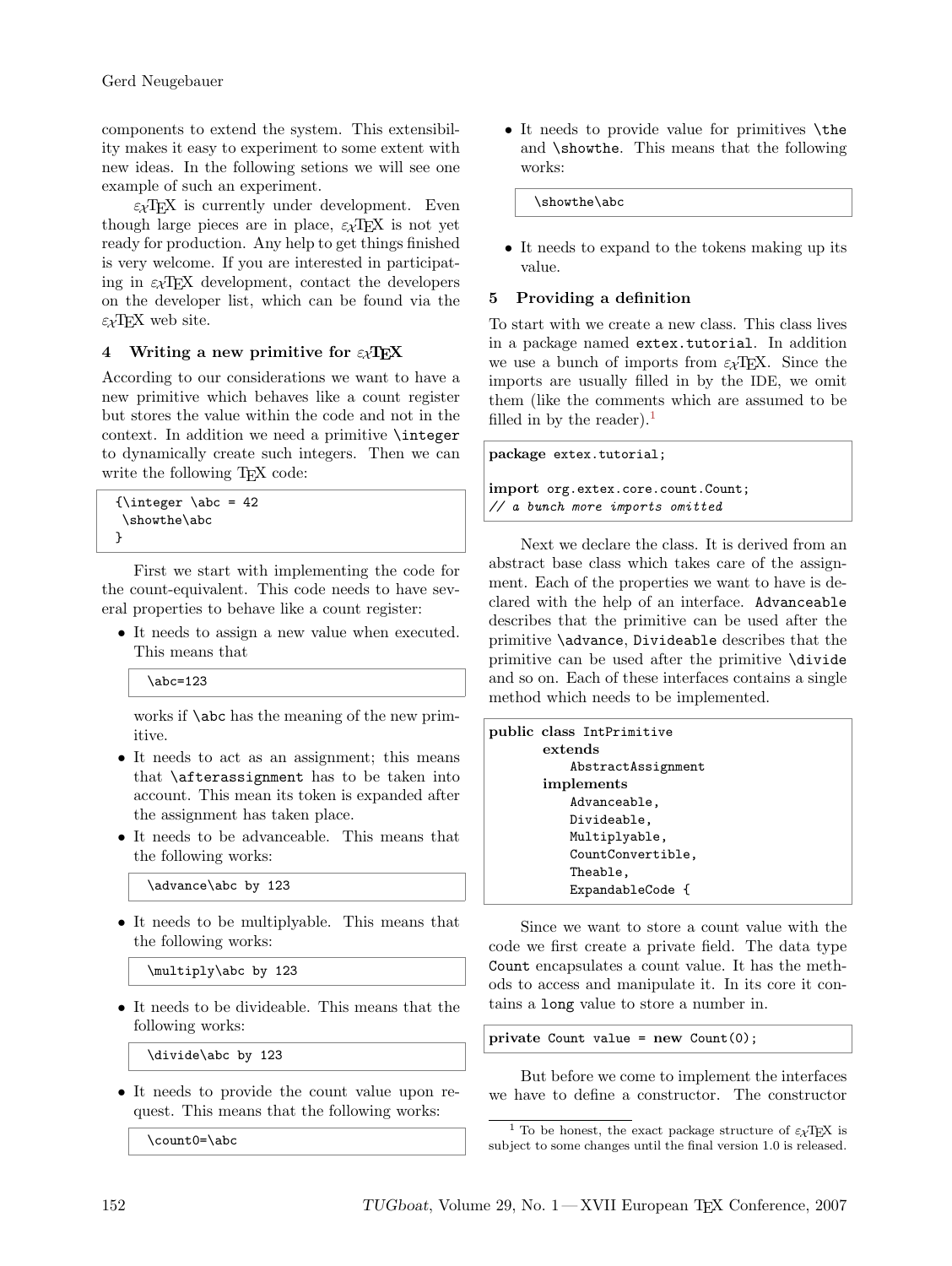takes one argument — the name of the primitive and passes it to the constructor of the super-class.

```
public IntPrimitive(String name) {
   super(name);
}
```
Now we can start with the first method assign. It takes four parameters with the following interfaces:

- Flags contains the indicators for the prefix arguments like \global. The primitive can consume the flags and react differently upon their values. Since our primitive does not use prefixes this argument is simply ignored.
- Context contains the equivalent to the T<sub>E</sub>X memory — anything contributing to the state of the interpreter is stored here. The Context is also stored in a format when \dump is invoked.
- TokenSource provides access to the scanner and the parsing routines. It can be used to acquire further tokens or even higher order entities.
- Typesetter contains the typesetter of the system. The typesetter produces nodes which might be stored in boxes and finally sent to the backend. The primitive can send characters or instructions to the typesetter or simply request some information from it.

We will see these parameters again with each of our methods.

```
public void assign(Flags prefix,
        Context context,
        TokenSource source,
        Typesetter typesetter)
       throws InterpreterException {
   source.getOptionalEquals(context);
   Count newValue = CountParser.parse(
       context, source, typesetter);
   value.set(newValue);
}
```
The implementation first consumes an optional equal sign and then parses a following count value. Finally we can set the internal count to this new value.

Assume that we have assigned the new primitive to the control sequence \abc — we will see the details later. Then we can do the following:

 $\backslash abc = 1234$ 

This simply assigns a new value to the variable. But we have also used the infrastructure of an assignment. Thus the tokens stored in the token

register \afterassignment are inserted after the assignment:

```
\afterassignment=\x
\backslash abc = 1234\y
```
Right now we can assign a new value to the variable. Since we want to see what we have done, we implement the method the which converts the value back into tokens to be used by the primitives \the and \showthe.

```
public Tokens the(Context context,
       TokenSource source,
       Typesetter typesetter)
     throws InterpreterException,
           CatcodeException,
           ConfigurationException {
   return context.getTokenFactory().
       toTokens(value);
}
```
The main task of creating a list of tokens is provided by a token factory. This is an application of the factory pattern. The factory is attached to the context and can be retrieved from it.

Next we have to take care of **\advance**. In  $\epsilon_X$ T<sub>EX</sub> the implementation of **\advance** decouples the operation from the implementation of the primitive. Thus it is possible to add further primitives which can be used after **\advance**. This goal is reached with the help of the interface Advanceable. When the token has the meaning of code which implements this interface then the control is passed to the methods defined in the interface to carry out the operation. We use this feature to make our primitive applicable to \advance.

The method uses the parsing routines in  $\varepsilon_\mathcal{X}\mathrm{T}\mathrm{E}\mathrm{X}$ to acquire the optional keyword by and the value for a count register. This value is added to the variable stored in this primitive.

```
public void advance(Flags prefix,
         Context context,
         TokenSource source,
         Typesetter typesetter)
       throws InterpreterException {
   source.getKeyword(context, "by");
   Count by = CountParser.parse(
         context,
         source,
         typesetter);
   value.add(by);
}
```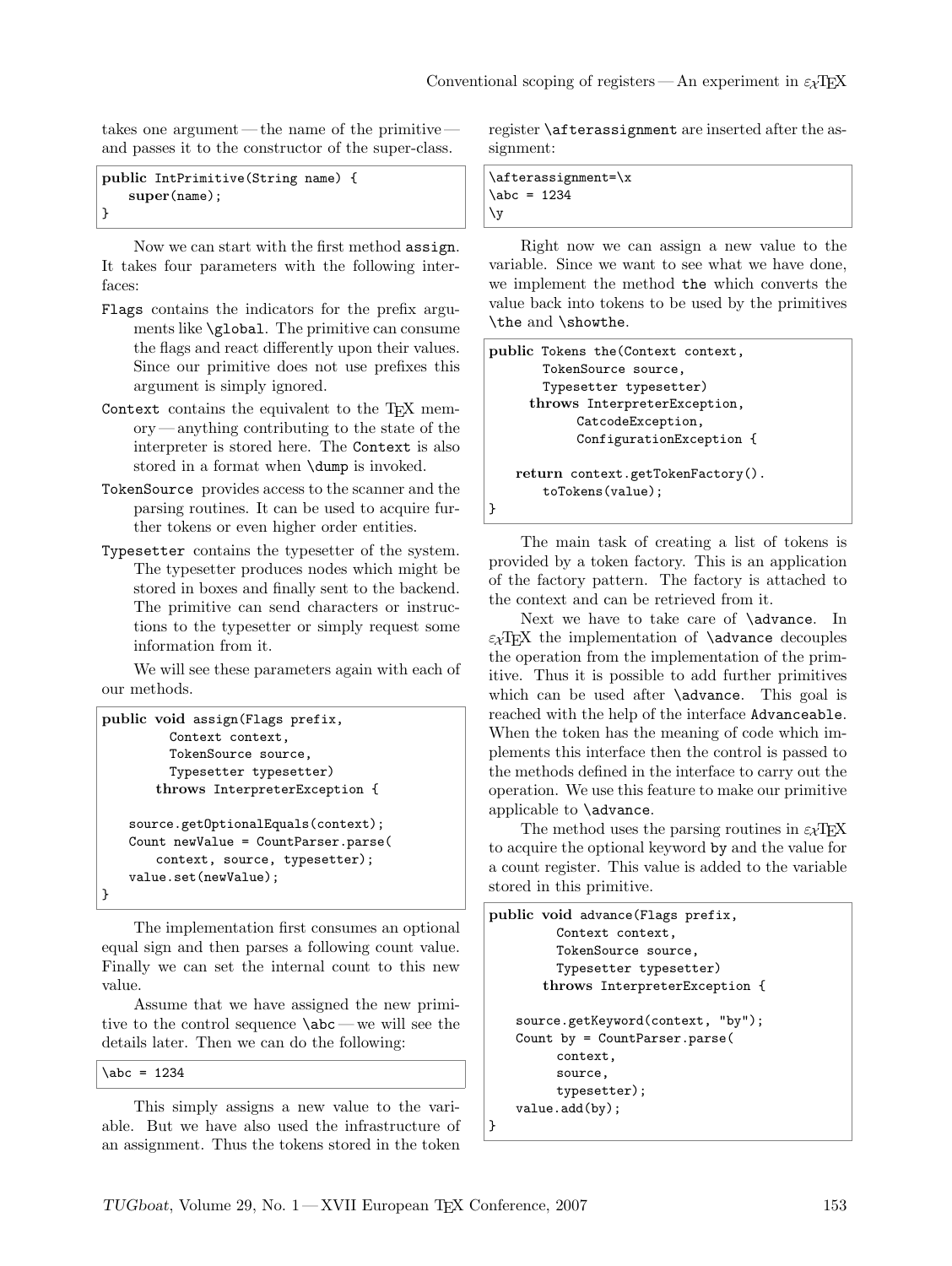The same technique used for **\advance** is used for \divide as well. Thus we just have to implement the associated interface Divideable and provide the following method:

```
public void divide(Flags prefix,
       Context context,
       TokenSource source,
       Typesetter typesetter)
     throws InterpreterException {
   source.getKeyword(context, "by");
   Count by = CountParser.parse(
         context,
         source,
         typesetter);
   value.divide(by);
}
```
And once again the same trick for \multiply: We implement the interface Multiplyable and provide the following method:

```
public void multiply(Flags prefix,
       Context context,
       TokenSource source,
       Typesetter typesetter)
     throws InterpreterException {
   source.getKeyword(context, "by");
   Count by = CountParser.parse(
         context,
         source,
         typesetter);
   value.multiply(by);
}
```
Converting into a count value is expressed with the interface Countconvertible which has one method convertCount. This method delivers the count value as long. Since we have the variable in our private field we can just take the value from there.

```
public long convertCount(
       Context context,
       TokenSource source,
       Typesetter typesetter)
     throws InterpreterException {
   return value.getValue();
}
```
Finally we provide a means to use the primitive in an expandable context. When tokens are expanded — in contrast to executed — we simply push the tokens representing the value to the token source. Thus they are read and processed afterwards.

```
public void expand(Flags prefix,
       Context context,
       TokenSource source,
       Typesetter typesetter)
     throws InterpreterException {
   try {
       source.push(
          context.getTokenFactory().
              toTokens(value));
   } catch (CatcodeException e) {
       throw new InterpreterException(e)
   }
}
```
The method is slightly complicated by the handling of an exception which might come from the creation of the tokens. This exception is simply remapped and passed upwards.

This is all we need to do to implement the new primitive.

```
}
```
# 6 Putting things into place for testing

Now we are finished writing our new primitive as a Java class. But how can we make use of it? First of all we have to compile it with a Java compiler and put it into a jar—say, abc.jar.  $\varepsilon_{X}T_{E}X$  is installed in a directory. This installation directory contains a subdirectory named lib. All jars contained in this directory are automatically considered when classes are loaded. Thus we put abc.jar into this directory.

Next we make use of a quick extension mechanism to try out our fine new primitive. Later we will use the configuration mechanism of  $\varepsilon_X$ TEX for this purpose. But now we simply use the dynamic extension mechanism which allows us to bind some Java code to a primitive. To do so we need to load the unit jx. Units in  $\epsilon \chi T$ FX are collections of primitives. For instance there is a unit tex containing the TEX primitives.

One of the primitives contained in  $\varepsilon_{\chi}T_{\rm F}X$  — i.e. in the unit extex— is the primitive \ensureloaded. It takes one argument in braces which is the name of a unit and loads this unit if has not yet been loaded into the interpreter.

This primitive is used now to load the unit jx:

\ensureloaded{jx}

After the unit jx has been loaded we can make use of the primitive \javadef provided by this unit. This primitive is similar to the primitive \def. It takes a control sequence and a list of tokens enclosed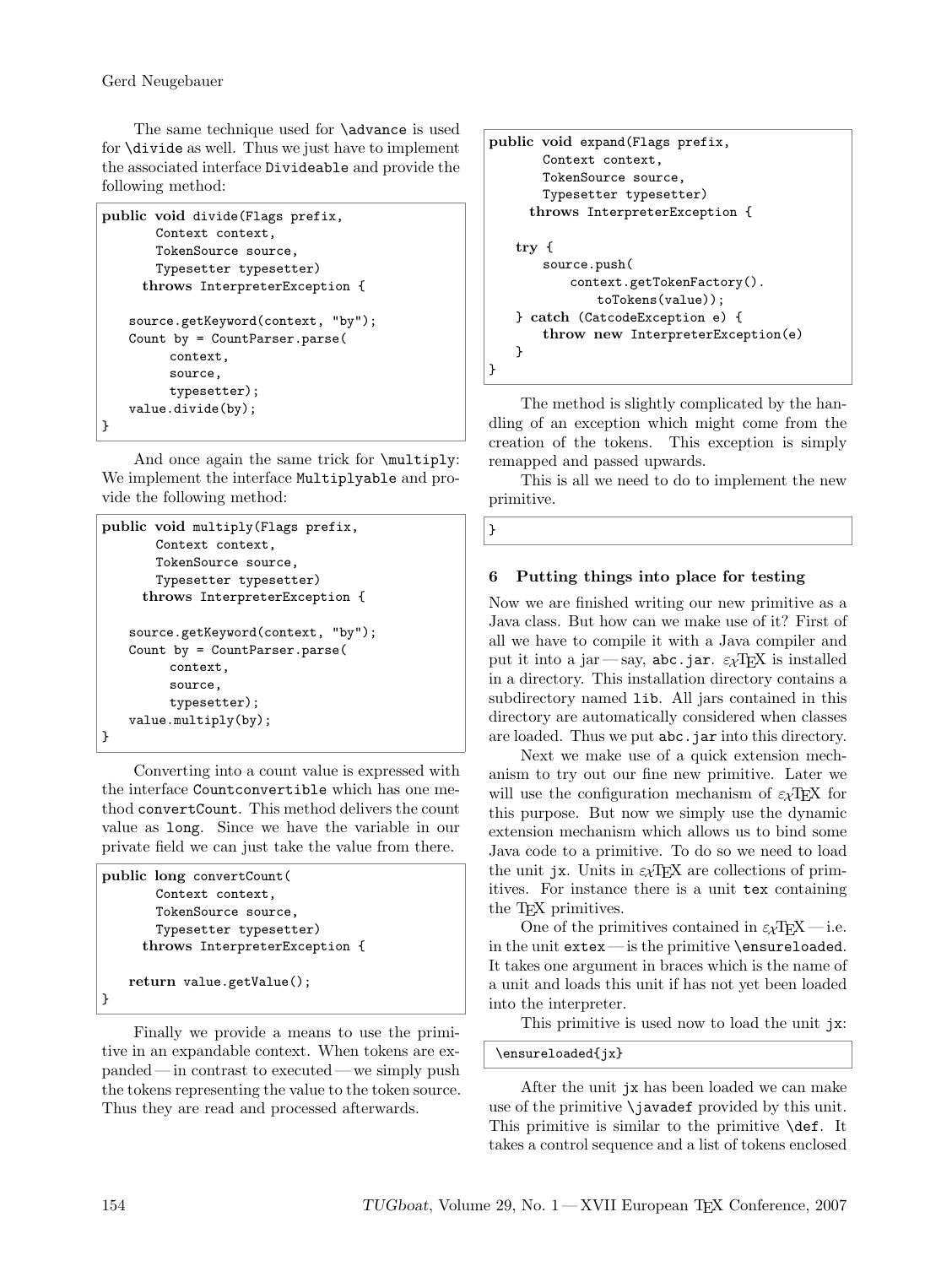in braces. The control sequence gets a new meaning. This meaning is determined by the Java class named in the tokens argument:

\javadef\abc{extex.tutorial.IntPrimitive}

Now we can use the primitive \abc as shown above. This is enough for testing. Nevertheless it is discouraged since it uses an implementation specific extension. The recommended way is to use the configuration facility described later.

#### 7 Defining new variables

The definition of each new variable with **\javadef** is a little bit clumsy. Our original plan was to define any new variable with \integer. It takes a control sequence and the initial value. This can be accomplished with a small definition of the following kind:

```
\def\integer#1{%
  \javadef#1{extex.tutorial.IntPrimitive}%
  #1}
```
This approach works but has the disadvantage that the resulting macro does not interact properly with \afterassignment. The primitive \javadef is an assignment. Thus the afterassignment token would be inserted just after the definition but before the initial value has been read.

To overcome this problem and gain some more insight into the definition of primitives in  $\epsilon \chi TFX$  we implement this primitive in Java as well.

The class itself is started as shown before. Since the task is much simpler we do not need to declare a lot of implemented interfaces.

```
package extex.tutorial;
// a bunch of imports omitted
public class IntDef
       extends AbstractAssignment {
```
The constructor propagates the name to the super class — as before.

```
public IntDef(String name) {
   super(name);
}
```
Finally we have to implement the assign method. Here we can make use of the TokenSource to acquire a control sequence. Now we create a new instance of our class IntPrimitive. The argument is the name of the variable. This name is extracted from the control sequence token.

Now we can use the method assign of this new instance to assign the initial value. Finally we bind the new instance to the control sequence token. This binding makes use of an optional prefix argument \global. The prefix is read and cleared in one step. The clearing avoids an error message about unused prefix arguments.

The \global prefix allows us to define a global variable — even within a group. This extension was not on our initial agenda, but is easily implemented.

```
public void assign(Flags prefix,
         Context context,
         TokenSource source,
         Typesetter typesetter)
       throws InterpreterException {
   CodeToken cs =
       source.getControlSequence(
           context,
           typesetter);
   IntPrimitive code =
       new IntPrimitive(cs.toString());
   code.assign(Flags.NONE,
              context,
              source,
              typesetter);
   context.setCode(cs,
                  code,
                  prefix.clearGlobal());
}
```
Now we are finished and can use the primitive.

We have postponed the configuration of  $\epsilon_X$ T<sub>F</sub>X until we have the primitive. Now we can fill this omission.

### 8 Configuring  $\varepsilon_{\chi}T_{\text{F}}X$

}

The encouraged way of extending  $\varepsilon_{\chi}T_{F}X$  is by configuring a new unit. The configuration of a unit is an XML file following a particular schema. The outer tag is unit. It can have attributes. The mandatory attribute we are using is the attribute name which is used to specify the name.

As an inner tag we are using primitives. Inside this tag all additional primitives of this unit are listed with define specifications. The defines need attributes. The attribute name specifies the name of the control sequence to assign the definition to. The attribute class specifies the Java class. This class needs to implement the interface Code. This class is instantiated and bound to the control sequence.

The configuration file tutorial.xml has the following contents:

```
<unit name="tutorial">
 <primitives>
```